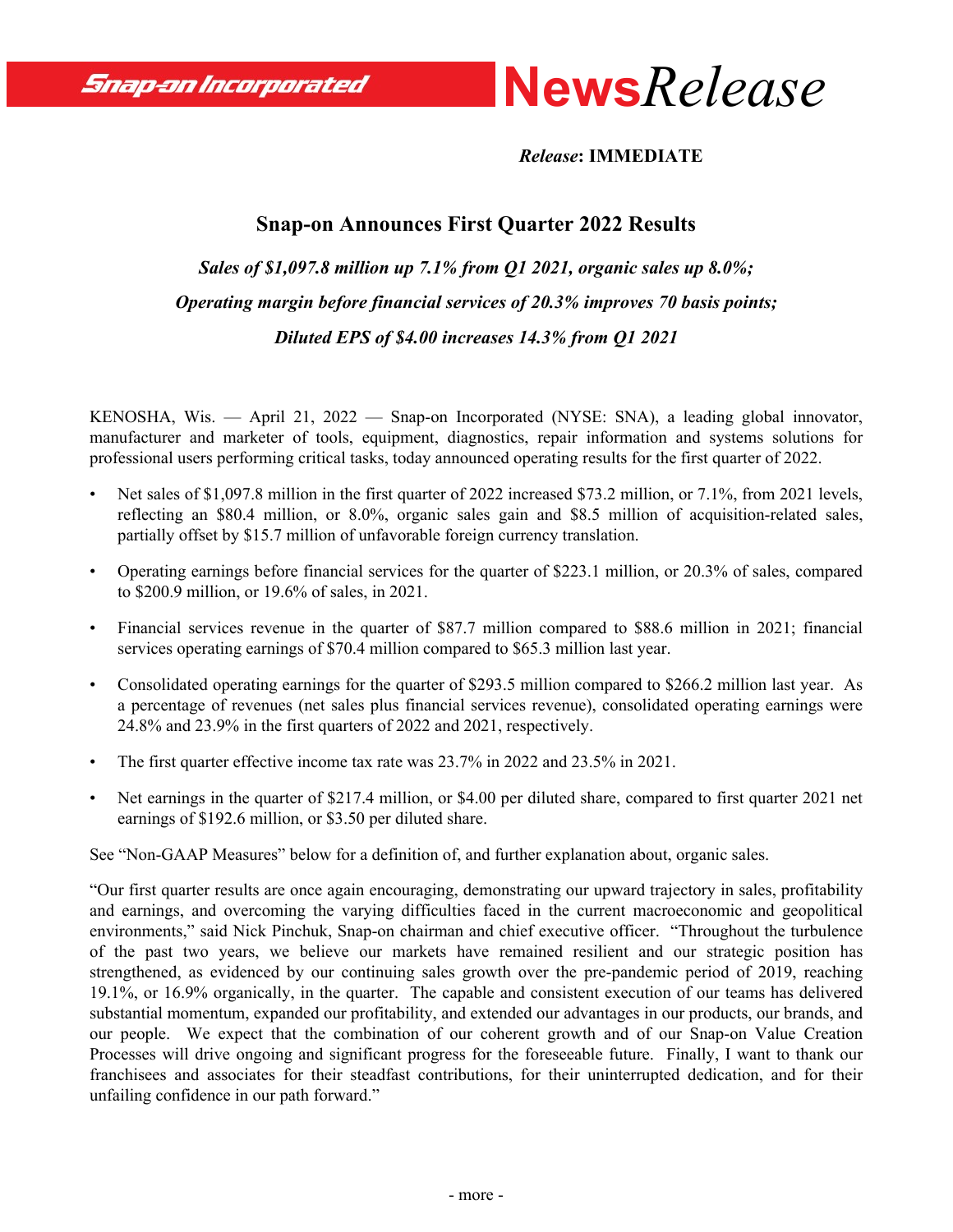### **Segment Results**

**Commercial & Industrial Group** segment net sales of \$340.1 million in the quarter compared to \$345.7 million last year, reflecting a \$3.6 million, or 1.1%, organic sales increase, which was more than offset by \$9.2 million of unfavorable foreign currency translation. The organic gain is primarily due to higher sales in the segment's Asia Pacific operations, partially offset by declines in critical industries, where lower activity with the military overtook higher sales to general industry and technical education customers.

Operating earnings of \$45.7 million in the period, including \$2.2 million of unfavorable foreign currency effects, compared to \$50.7 million in 2021. The operating margin (operating earnings as a percentage of segment net sales) of 13.4% compared to 14.7% a year ago.

**Snap-on Tools Group** segment net sales of \$512.1 million in the quarter compared to \$478.3 million last year, reflecting a \$36.8 million, or 7.7%, organic sales gain, partially offset by \$3.0 million of unfavorable foreign currency translation. The organic increase is due to higher activity in the U.S. franchise business, partially offset by a decrease in the segment's international operations.

Operating earnings of \$116.0 million in the period, including \$0.8 million of favorable foreign currency effects, compared to \$98.9 million in 2021. The operating margin of 22.7% compared to 20.7% last year.

**Repair Systems & Information Group** segment net sales of \$398.2 million in the quarter increased \$50.6 million, or 14.6%, from 2021 levels, reflecting a \$45.7 million, or 13.3%, organic sales increase and \$8.5 million of acquisition-related sales, partially offset by \$3.6 million of unfavorable foreign currency translation. The organic gain is comprised of higher sales of undercar equipment, higher activity with OEM dealerships, and increased sales of diagnostics and repair information products to independent repair shop owners and managers.

Operating earnings of \$91.6 million in the period, including \$0.9 million of favorable foreign currency effects, compared to \$81.4 million in 2021. The operating margin of 23.0% compared to 23.4% a year ago.

**Financial Services** operating earnings of \$70.4 million on revenue of \$87.7 million in the quarter compared to operating earnings of \$65.3 million on revenue of \$88.6 million a year ago. Originations of \$245.6 million in the first quarter decreased \$16.2 million, or 6.2%, from 2021 levels.

**Corporate** expenses in the first quarter of \$30.2 million compared to \$30.1 million last year.

#### **Outlook**

COVID-19, its subsequent variants, as well as related supply chain inefficiencies, continue to impact economic activity worldwide in 2022. The company believes that our markets and our operations possess and, indeed, have demonstrated considerable resilience against the impact of the virus and that there will be ongoing advancement even in the midst of the turbulence. The trajectory, however, may be uncertain due to the evolving nature of the situation.

Snap-on expects to make continued progress in 2022 along its defined runways for coherent growth, leveraging capabilities already demonstrated in the automotive repair arena and developing and expanding its professional customer base, not only in automotive repair, but in adjacent markets, additional geographies and other areas, including extending in critical industries, where the cost and penalties for failure can be high. In pursuit of these initiatives, the company anticipates that capital expenditures in 2022 will be in a range of \$90 million to \$100 million, of which \$20.2 million was incurred in the first three months of the year. Snap-on continues to respond to the global macroeconomic challenges through its Rapid Continuous Improvement (RCI) process and other cost reduction initiatives.

Snap-on currently anticipates that its full year 2022 effective income tax rate will be in the range of 23% to 24%.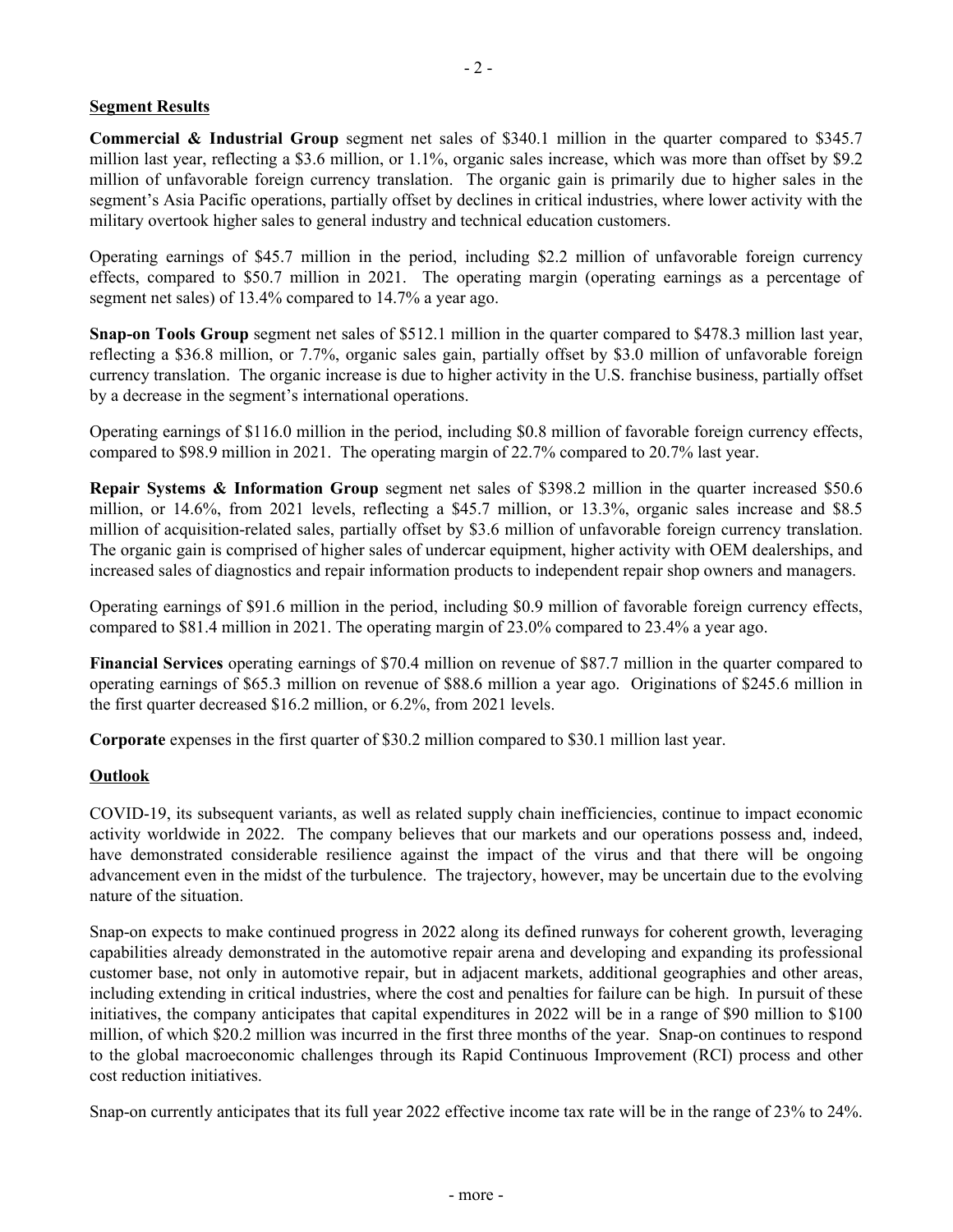#### **Conference Call and Webcast on April 21, 2022, at 9:00 a.m. Central Time**

A discussion of this release will be webcast on Thursday, April 21, 2022, at 9:00 a.m. Central Time, and a replay will be available for at least 10 days following the call. To access the webcast, visit [https://](https://www.snapon.com/EN/Investors/Investor-Events) [www.snapon.com/EN/Investors/Investor-Events](https://www.snapon.com/EN/Investors/Investor-Events) and click on the link to the call. The slide presentation accompanying the call can be accessed under the Downloads tab in the webcast viewer, as well as on the Snap-on website at<https://www.snapon.com/EN/Investors/Financial-Information/Quarterly-Earnings>.

#### **Non-GAAP Measures**

References in this release to "organic sales" refer to sales from continuing operations calculated in accordance with generally accepted accounting principles in the United States ("GAAP"), adjusted to exclude acquisitionrelated sales and the impact of foreign currency translation. Management evaluates the company's sales performance based on organic sales growth, which primarily reflects growth from the company's existing businesses as a result of increased output, expanded customer base, geographic expansion, new product development and pricing changes, and excludes sales contributions from acquired operations the company did not own as of the comparable prior-year reporting period. Organic sales also exclude the effects of foreign currency translation as foreign currency translation is subject to volatility that can obscure underlying business trends. Management believes that the non-GAAP financial measure of organic sales is meaningful to investors as it provides them with useful information to aid in identifying underlying growth trends in the company's businesses and facilitates comparisons of its sales performance with prior periods.

#### **About Snap-on**

Snap-on Incorporated is a leading global innovator, manufacturer and marketer of tools, equipment, diagnostics, repair information and systems solutions for professional users performing critical tasks. Products and services include hand and power tools, tool storage, diagnostics software, information and management systems, shop equipment and other solutions for vehicle dealerships and repair centers, as well as for customers in industries, including aviation and aerospace, agriculture, construction, government and military, mining, natural resources, power generation and technical education. Snap-on also derives income from various financing programs to facilitate the sales of its products and support its franchise business. Products and services are sold through the company's franchisee, company-direct, distributor and internet channels. Founded in 1920, Snap-on is a \$4.25 billion, S&P 500 company headquartered in Kenosha, Wisconsin.

#### **Forward-looking Statements**

*Statements in this news release that are not historical facts, including statements that (i) are in the future tense; (ii) include the words "expects," "anticipates," "intends," "approximates," or similar words that reference Snap-on or its management; (iii) are specifically identified as forward-looking; or (iv) describe Snap-on's or management's future outlook, plans, estimates, objectives or goals, are forward-looking statements within the meaning of the Private Securities Litigation Reform Act of 1995. Snap-on cautions the reader that this news*  release may contain statements, including earnings projections, that are forward-looking in nature and were *developed by management in good faith and, accordingly, are subject to risks and uncertainties regarding Snap-on's expected results that could cause (and in some cases have caused) actual results to differ materially from those described or contemplated in any forward-looking statement. Factors that may cause the company's actual results to differ materially from those contained in the forward-looking statements include those found in the company's reports filed with the Securities and Exchange Commission, including the information under the "Safe Harbor" and "Risk Factors" headings in its Annual Report on Form 10-K for the fiscal year ended January 1, 2022, which are incorporated herein by reference. Snap-on disclaims any responsibility to update any forward-looking statement provided in this news release, except as required by law.*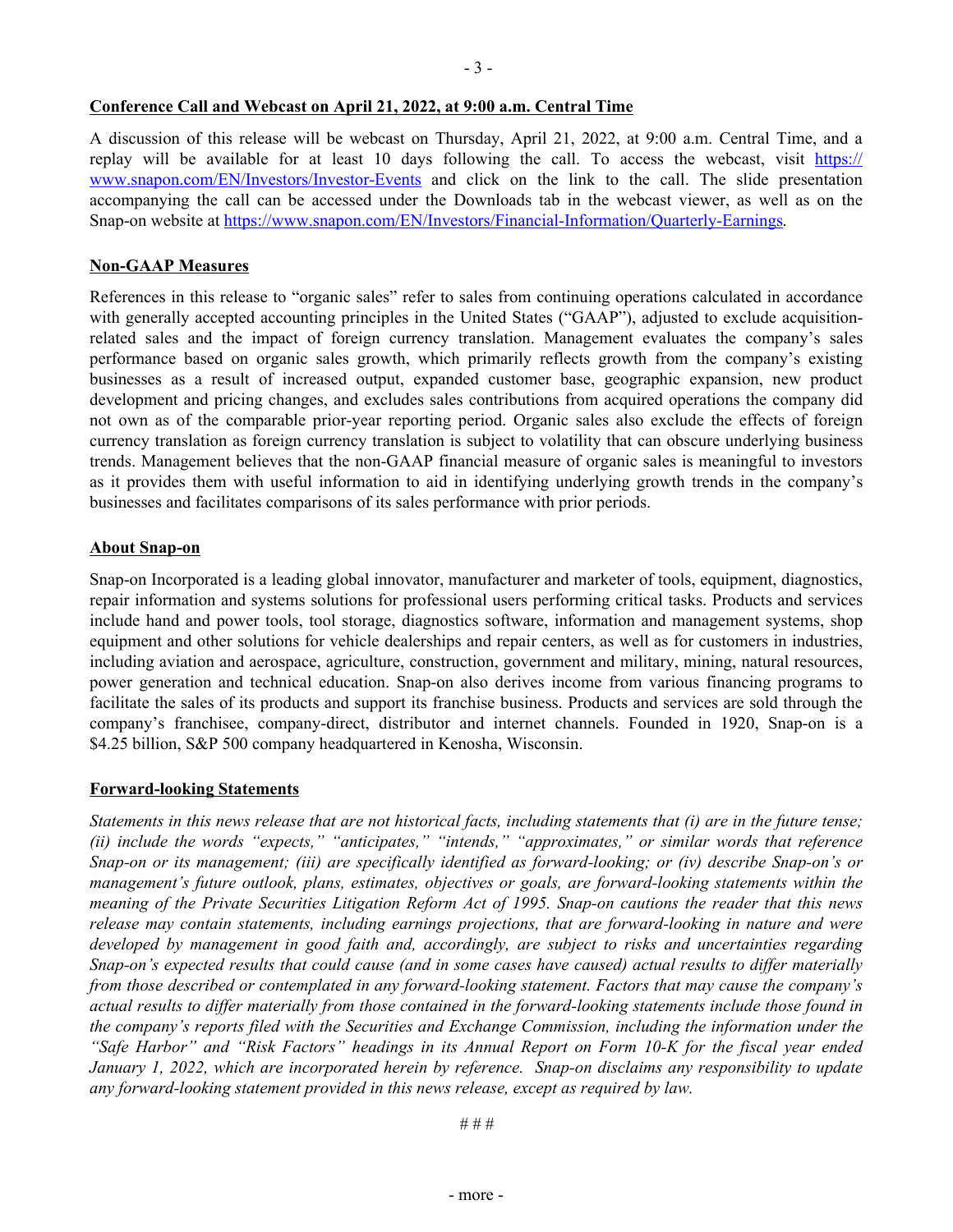*For additional information, please visit* <www.snapon.com> *or contact:*

Investors: Media:

Sara Verbsky Samuel Bottum 262/656-4869 262/656-5793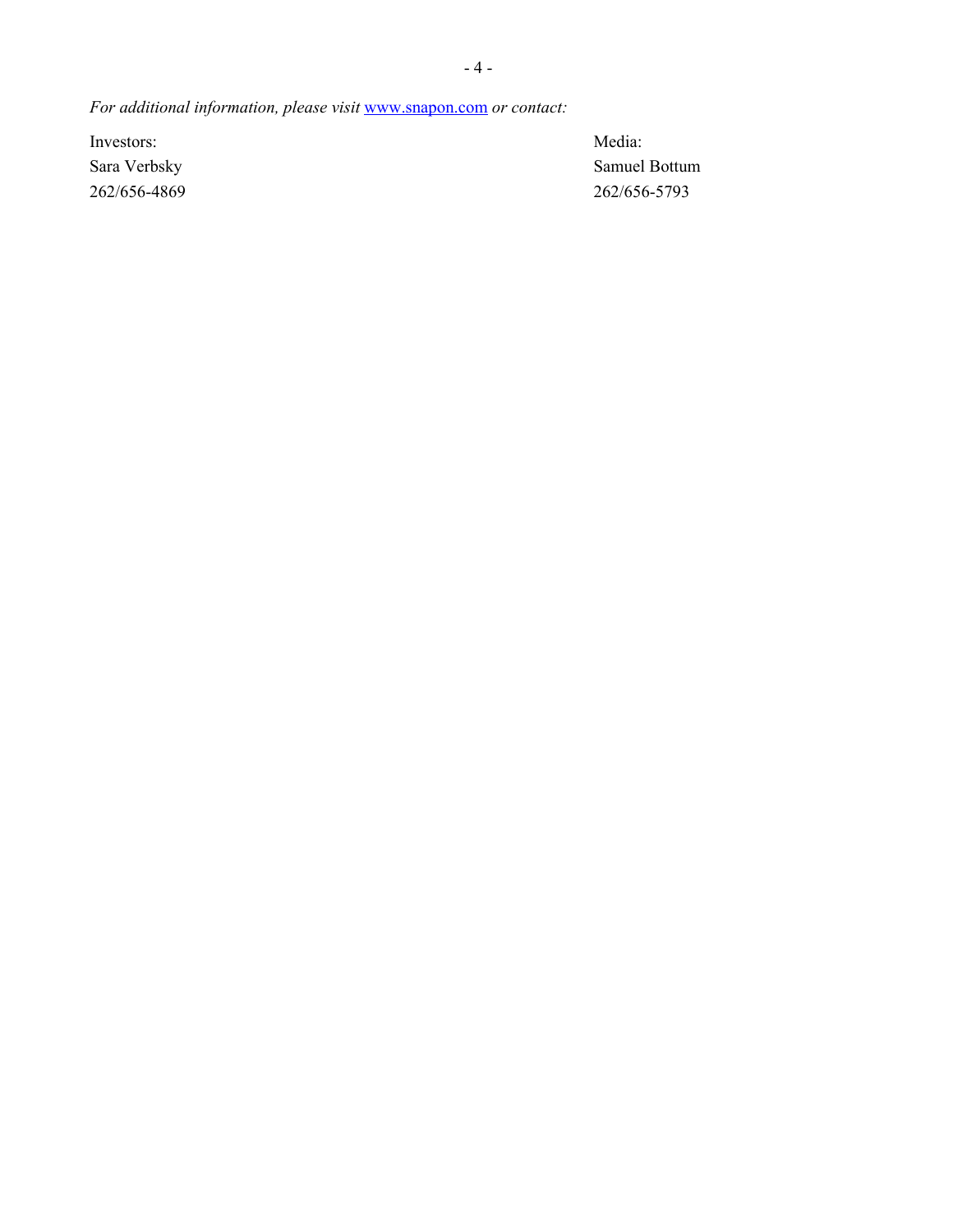## **Condensed Consolidated Statements of Earnings**

**(Amounts in millions, except per share data)**

**(unaudited)**

|                                                       | <b>Three Months Ended</b> |            |          |         |
|-------------------------------------------------------|---------------------------|------------|----------|---------|
|                                                       | April 2,                  |            | April 3, |         |
|                                                       |                           | 2022       |          | 2021    |
| <b>Net sales</b>                                      | \$                        | 1,097.8    | \$       | 1,024.6 |
| Cost of goods sold                                    |                           | (563.5)    |          | (511.0) |
| <b>Gross profit</b>                                   |                           | 534.3      |          | 513.6   |
| Operating expenses                                    |                           | (311.2)    |          | (312.7) |
| <b>Operating earnings before financial services</b>   |                           | 223.1      |          | 200.9   |
| <b>Financial services revenue</b>                     |                           | 87.7       |          | 88.6    |
| Financial services expenses                           |                           | (17.3)     |          | (23.3)  |
| <b>Operating earnings from financial services</b>     |                           | 70.4       |          | 65.3    |
| <b>Operating earnings</b>                             |                           | 293.5      |          | 266.2   |
| Interest expense                                      |                           | (11.6)     |          | (14.3)  |
| Other income (expense) - net                          |                           | 8.3        |          | 4.3     |
| Earnings before income taxes and equity earnings      |                           | 290.2      |          | 256.2   |
| Income tax expense                                    |                           | (67.5)     |          | (59.1)  |
| Earnings before equity earnings                       |                           | 222.7      |          | 197.1   |
| Equity earnings, net of tax                           |                           |            |          | 0.5     |
| Net earnings                                          |                           | 222.7      |          | 197.6   |
| Net earnings attributable to noncontrolling interests |                           | (5.3)      |          | (5.0)   |
| Net earnings attributable to Snap-on Inc.             | \$                        | $217.4$ \$ |          | 192.6   |
| Net earnings per share attributable to Snap-on Inc.:  |                           |            |          |         |
| Basic                                                 | \$                        | 4.07       | \$       | 3.55    |
| <b>Diluted</b>                                        |                           | 4.00       |          | 3.50    |
| Weighted-average shares outstanding:                  |                           |            |          |         |
| Basic                                                 |                           | 53.4       |          | 54.2    |
| Effect of dilutive securities                         |                           | 0.9        |          | 0.9     |
| <b>Diluted</b>                                        |                           | 54.3       |          | 55.1    |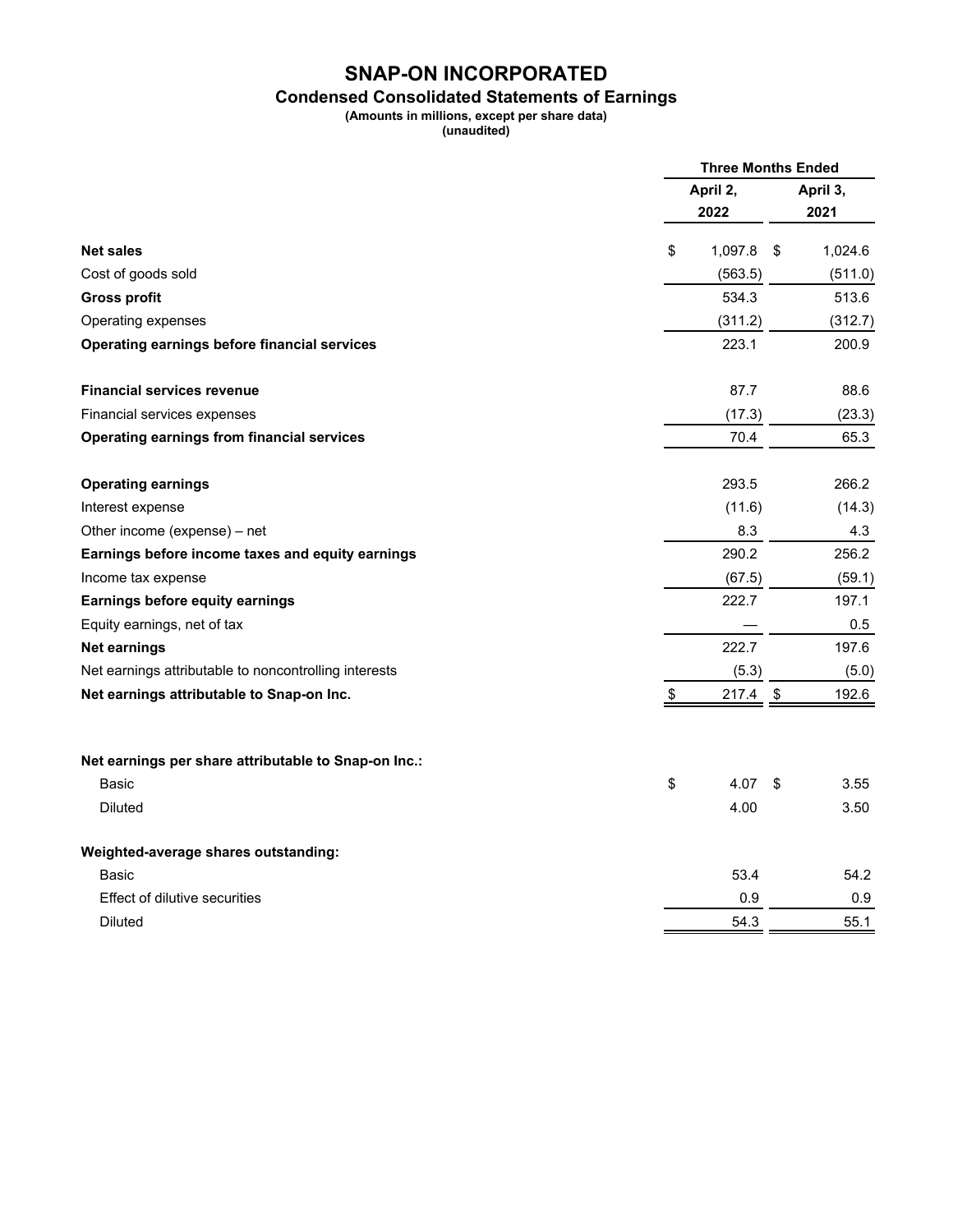#### **Supplemental Segment Information**

**(Amounts in millions) (unaudited)**

|                                                  |    | <b>Three Months Ended</b> |    |          |  |
|--------------------------------------------------|----|---------------------------|----|----------|--|
|                                                  |    | April 2,                  |    | April 3, |  |
|                                                  |    | 2022                      |    | 2021     |  |
| <b>Net sales:</b>                                |    |                           |    |          |  |
| Commercial & Industrial Group                    | \$ | 340.1                     | \$ | 345.7    |  |
| Snap-on Tools Group                              |    | 512.1                     |    | 478.3    |  |
| Repair Systems & Information Group               |    | 398.2                     |    | 347.6    |  |
| <b>Segment net sales</b>                         |    | 1,250.4                   |    | 1,171.6  |  |
| Intersegment eliminations                        |    | (152.6)                   |    | (147.0)  |  |
| <b>Total net sales</b>                           |    | 1,097.8                   |    | 1,024.6  |  |
| <b>Financial Services revenue</b>                |    | 87.7                      |    | 88.6     |  |
| <b>Total revenues</b>                            | S  | 1,185.5                   | \$ | 1,113.2  |  |
| <b>Operating earnings:</b>                       |    |                           |    |          |  |
| Commercial & Industrial Group                    | \$ | 45.7                      | \$ | 50.7     |  |
| Snap-on Tools Group                              |    | 116.0                     |    | 98.9     |  |
| Repair Systems & Information Group               |    | 91.6                      |    | 81.4     |  |
| <b>Financial Services</b>                        |    | 70.4                      |    | 65.3     |  |
| <b>Segment operating earnings</b>                |    | 323.7                     |    | 296.3    |  |
| Corporate                                        |    | (30.2)                    |    | (30.1)   |  |
| <b>Operating earnings</b>                        |    | 293.5                     |    | 266.2    |  |
| Interest expense                                 |    | (11.6)                    |    | (14.3)   |  |
| Other income (expense) - net                     |    | 8.3                       |    | 4.3      |  |
| Earnings before income taxes and equity earnings | \$ | 290.2                     | \$ | 256.2    |  |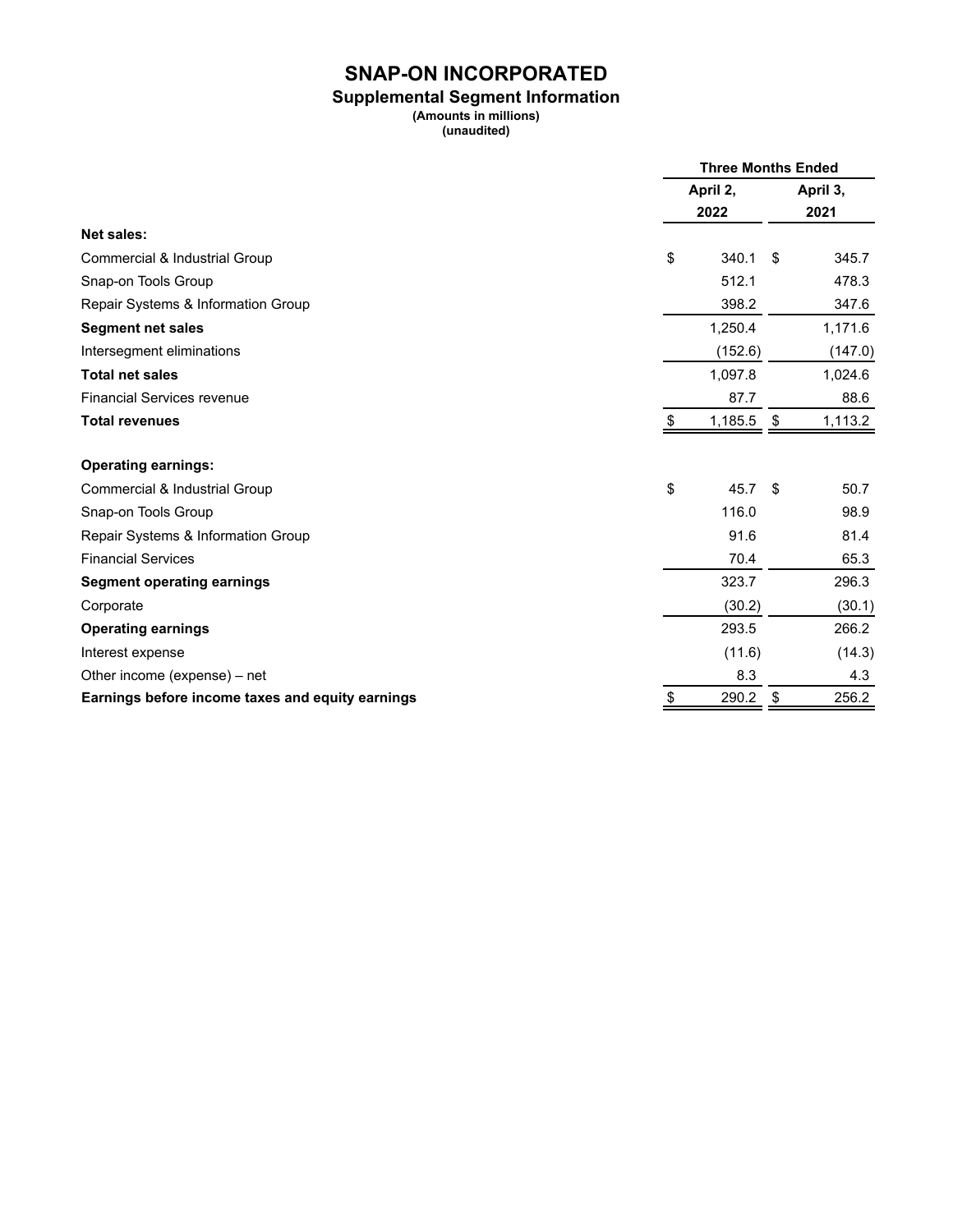## **Condensed Consolidated Balance Sheets**

**(Amounts in millions)**

**(unaudited)**

|                                                         | April 2,<br>2022 | January 1,<br>2022 |
|---------------------------------------------------------|------------------|--------------------|
| <b>Assets</b>                                           |                  |                    |
| Cash and cash equivalents                               | \$<br>861.1      | 780.0<br>\$        |
| Trade and other accounts receivable – net               | 731.3            | 682.3              |
| Finance receivables - net                               | 542.7            | 542.3              |
| Contract receivables - net                              | 102.1            | 110.4              |
| Inventories - net                                       | 864.1            | 803.8              |
| Prepaid expenses and other assets                       | 134.7            | 134.6              |
| Total current assets                                    | 3,236.0          | 3,053.4            |
| Property and equipment – net                            | 513.1            | 518.2              |
| Operating lease right-of-use assets                     | 50.1             | 51.9               |
| Deferred income tax assets                              | 69.3             | 49.5               |
| Long-term finance receivables - net                     | 1,099.2          | 1,114.0            |
| Long-term contract receivables - net                    | 377.6            | 378.2              |
| Goodwill                                                | 1,077.8          | 1,116.5            |
| Other intangibles - net                                 | 295.5            | 301.7              |
| Other assets                                            | 176.6            | 176.3              |
| <b>Total assets</b>                                     | \$<br>6,895.2    | \$<br>6,759.7      |
| <b>Liabilities and Equity</b>                           |                  |                    |
| Notes payable                                           | \$<br>19.6       | \$<br>17.4         |
| Accounts payable                                        | 297.3            | 277.6              |
| <b>Accrued benefits</b>                                 | 73.1             | 67.4               |
| Accrued compensation                                    | 74.8             | 114.8              |
| Franchisee deposits                                     | 74.8             | 80.7               |
| Other accrued liabilities                               | 484.5            | 424.3              |
| Total current liabilities                               | 1,024.1          | 982.2              |
| Long-term debt                                          | 1,183.2          | 1,182.9            |
| Deferred income tax liabilities                         | 112.9            | 122.7              |
| Retiree health care benefits                            | 30.4             | 31.1               |
| <b>Pension liabilities</b>                              | 96.4             | 104.9              |
| Operating lease liabilities                             | 32.5             | 34.2               |
| Other long-term liabilities                             | 95.1             | 97.9               |
| <b>Total liabilities</b>                                | 2,574.6          | 2,555.9            |
| <b>Equity</b>                                           |                  |                    |
| Shareholders' equity attributable to Snap-on Inc.       |                  |                    |
| Common stock                                            | 67.4             | 67.4               |
| Additional paid-in capital                              | 474.7            | 472.7              |
| Retained earnings                                       | 5,841.0          | 5,699.9            |
| Accumulated other comprehensive loss                    | (350.6)          | (343.9)            |
| Treasury stock at cost                                  | (1,734.2)        | (1,714.2)          |
| Total shareholders' equity attributable to Snap-on Inc. | 4,298.3          | 4,181.9            |
| Noncontrolling interests                                | 22.3             | 21.9               |
| <b>Total equity</b>                                     | 4,320.6          | 4,203.8            |
| <b>Total liabilities and equity</b>                     | 6,895.2<br>\$    | 6,759.7<br>\$      |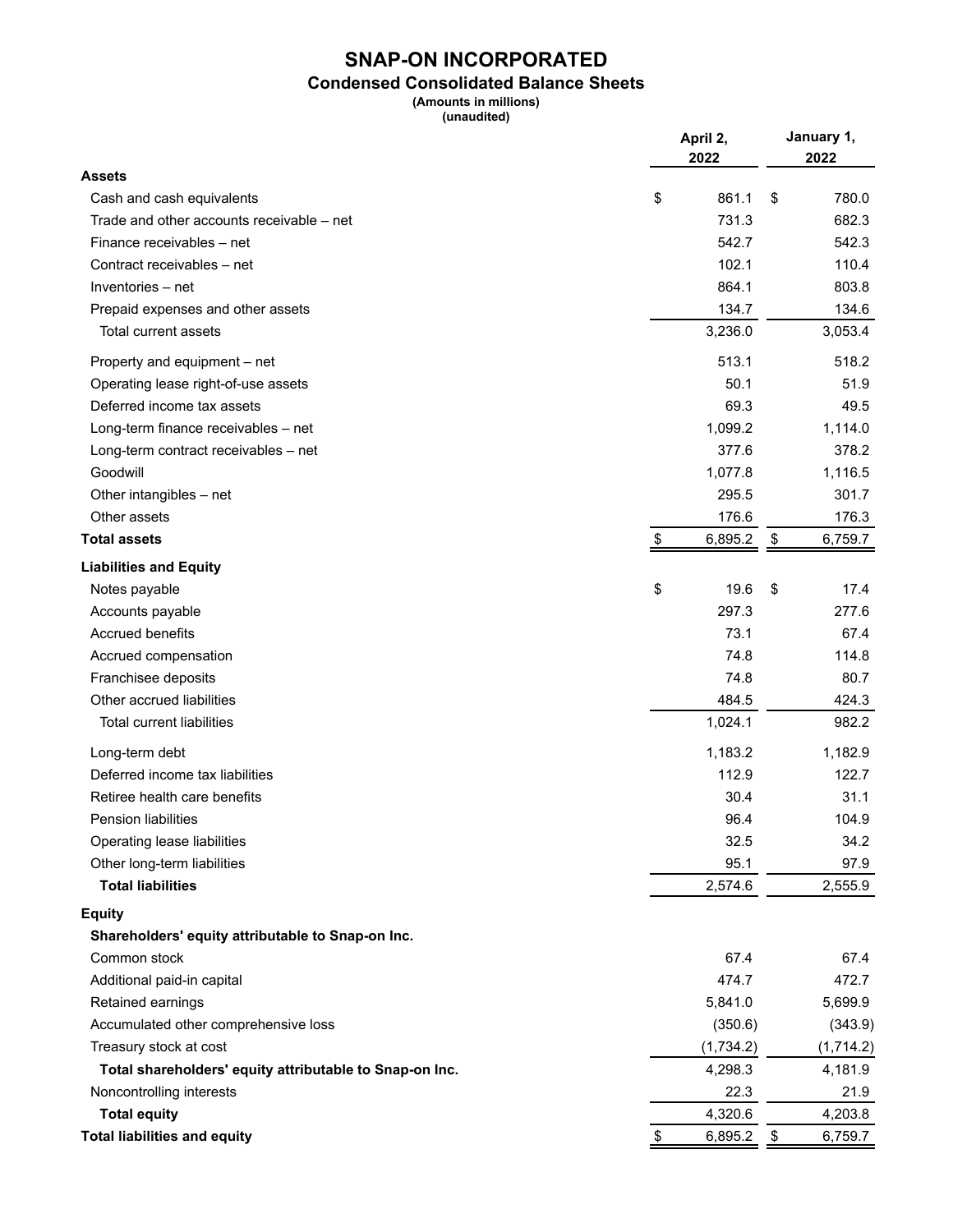## **Condensed Consolidated Statements of Cash Flows**

**(Amounts in millions)**

|  | (unaudited) |  |  |
|--|-------------|--|--|
|  |             |  |  |

|                                                                                            | <b>Three Months Ended</b> |                  |                          |               |
|--------------------------------------------------------------------------------------------|---------------------------|------------------|--------------------------|---------------|
|                                                                                            |                           | April 2,<br>2022 | April 3,<br>2021         |               |
| <b>Operating activities:</b>                                                               |                           |                  |                          |               |
| Net earnings                                                                               | \$                        | 222.7            | S                        | 197.6         |
| Adjustments to reconcile net earnings to net cash provided (used) by operating activities: |                           |                  |                          |               |
| Depreciation                                                                               |                           | 18.5             |                          | 18.7          |
| Amortization of other intangibles                                                          |                           | 7.2              |                          | 6.0           |
| Provision for losses on finance receivables                                                |                           | 6.3              |                          | 11.3          |
| Provision for losses on non-finance receivables                                            |                           | 3.8              |                          | 2.6           |
| Stock-based compensation expense                                                           |                           | 9.0              |                          | 12.3          |
| Deferred income tax provision                                                              |                           | 2.3              |                          | 2.3           |
| Gain on sales of assets                                                                    |                           | (2.7)            |                          |               |
| Changes in operating assets and liabilities, net of effects of acquisitions:               |                           |                  |                          |               |
| Trade and other accounts receivable                                                        |                           | (53.1)           |                          | (9.8)         |
| Contract receivables                                                                       |                           | 9.7              |                          | 5.6           |
| Inventories                                                                                |                           | (61.7)           |                          | 8.3           |
| Prepaid and other assets                                                                   |                           | 1.9              |                          | (1.8)         |
| Accounts payable                                                                           |                           | 24.1             |                          | 17.5          |
| Accruals and other liabilities                                                             |                           | 5.9              |                          | 48.7          |
| Net cash provided by operating activities                                                  |                           | 193.9            |                          | 319.3         |
| <b>Investing activities:</b>                                                               |                           |                  |                          |               |
| Additions to finance receivables                                                           |                           | (205.5)          |                          | (216.5)       |
| Collections of finance receivables                                                         |                           | 215.6            |                          | 228.6         |
| Capital expenditures                                                                       |                           | (20.2)           |                          | (19.3)        |
| Acquisitions of businesses, net of cash acquired                                           |                           |                  |                          | (200.0)       |
| Disposals of property and equipment                                                        |                           | 3.8              |                          |               |
| Other                                                                                      |                           | (0.3)            |                          |               |
| Net cash used by investing activities                                                      |                           | (6.6)            |                          | (207.2)       |
| <b>Financing activities:</b>                                                               |                           |                  |                          |               |
| Net increase in other short-term borrowings                                                |                           | 2.3              |                          | $2.4^{\circ}$ |
| Cash dividends paid                                                                        |                           | (75.7)           |                          | (66.7)        |
| Purchases of treasury stock                                                                |                           | (28.8)           |                          | (151.9)       |
| Proceeds from stock purchase and option plans                                              |                           | 5.8              |                          | 93.0          |
| Other                                                                                      |                           | (9.9)            |                          | (7.8)         |
| Net cash used by financing activities                                                      |                           | (106.3)          |                          | (131.0)       |
| Effect of exchange rate changes on cash and cash equivalents                               |                           | 0.1              |                          | 0.1           |
| Increase (decrease) in cash and cash equivalents                                           |                           | 81.1             |                          | (18.8)        |
| Cash and cash equivalents at beginning of year                                             |                           | 780.0            |                          | 923.4         |
| Cash and cash equivalents at end of period                                                 | <u>\$</u>                 | <u>861.1</u>     | $\overline{\mathcal{F}}$ | 904.6         |
| <b>Supplemental cash flow disclosures:</b>                                                 |                           |                  |                          |               |
| Cash paid for interest                                                                     | \$                        | (13.8)           | \$                       | (19.4)        |
| Net cash paid for income taxes                                                             |                           | (18.0)           |                          | (15.9)        |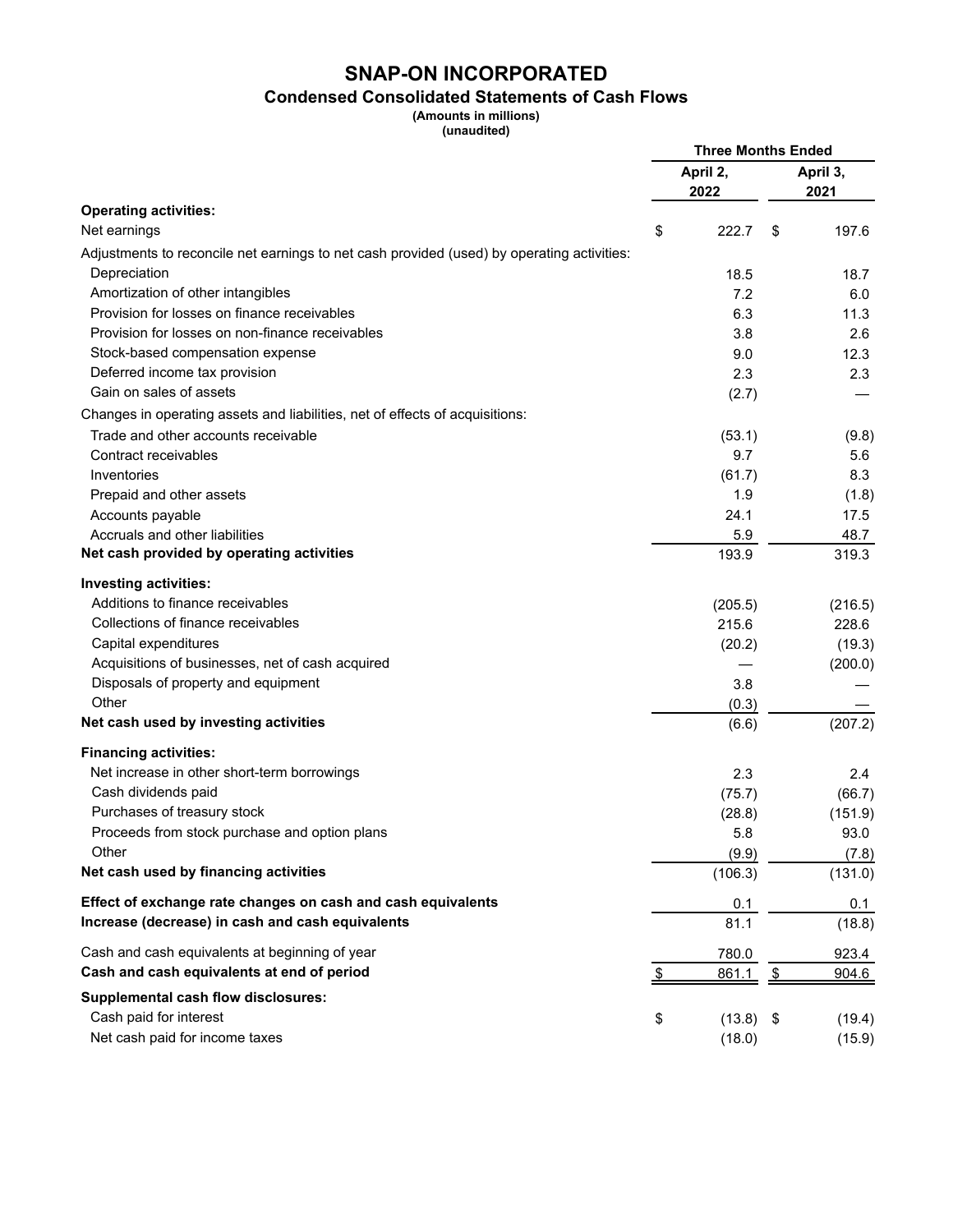### **Non-GAAP Supplemental Data**

The following non-GAAP supplemental data is presented for informational purposes to provide readers with insight into the information used by management for assessing the operating performance of Snap-on Incorporated's ("Snap-on") non-financial services ("Operations") and "Financial Services" businesses.

The supplemental Operations data reflects the results of operations and financial position of Snap-on's tools, diagnostic and equipment products, software and other non-financial services operations with Financial Services presented on the equity method. The supplemental Financial Services data reflects the results of operations and financial position of Snap-on's U.S. and international financial services operations. The financing needs of Financial Services are met through intersegment borrowings and cash generated from Operations; Financial Services is charged interest expense on intersegment borrowings at market rates. Income taxes are charged to Financial Services on the basis of the specific tax attributes generated by the U.S. and international financial services businesses. Transactions between the Operations and Financial Services businesses are eliminated to arrive at the Condensed Consolidated Financial Statements.

### **SNAP-ON INCORPORATED**

#### **Non-GAAP Supplemental Consolidating Data - Supplemental Condensed Statements of Earnings (Amounts in millions)**

**(unaudited)**

|                                                              | Operations*               |                  |    |                           | <b>Financial Services</b> |                  |    |                  |  |
|--------------------------------------------------------------|---------------------------|------------------|----|---------------------------|---------------------------|------------------|----|------------------|--|
|                                                              | <b>Three Months Ended</b> |                  |    | <b>Three Months Ended</b> |                           |                  |    |                  |  |
|                                                              |                           | April 2,<br>2022 |    | April 3,<br>2021          |                           | April 2,<br>2022 |    | April 3,<br>2021 |  |
| <b>Net sales</b>                                             | \$                        | 1,097.8          | \$ | 1,024.6                   | \$                        |                  | \$ |                  |  |
| Cost of goods sold                                           |                           | (563.5)          |    | (511.0)                   |                           |                  |    |                  |  |
| <b>Gross profit</b>                                          |                           | 534.3            |    | 513.6                     |                           |                  |    |                  |  |
| Operating expenses                                           |                           | (311.2)          |    | (312.7)                   |                           |                  |    |                  |  |
| Operating earnings before financial services                 |                           | 223.1            |    | 200.9                     |                           |                  |    |                  |  |
| <b>Financial services revenue</b>                            |                           |                  |    |                           |                           | 87.7             |    | 88.6             |  |
| Financial services expenses                                  |                           |                  |    |                           |                           | (17.3)           |    | (23.3)           |  |
| <b>Operating earnings from financial services</b>            |                           |                  |    |                           |                           | 70.4             |    | 65.3             |  |
| <b>Operating earnings</b>                                    |                           | 223.1            |    | 200.9                     |                           | 70.4             |    | 65.3             |  |
| Interest expense                                             |                           | (11.6)           |    | (14.3)                    |                           |                  |    |                  |  |
| Intersegment interest income (expense) - net                 |                           | 14.9             |    | 14.4                      |                           | (14.9)           |    | (14.4)           |  |
| Other income (expense) – net                                 |                           | 8.3              |    | 4.3                       |                           |                  |    |                  |  |
| Earnings before income taxes and equity earnings             |                           | 234.7            |    | 205.3                     |                           | 55.5             |    | 50.9             |  |
| Income tax expense                                           |                           | (53.2)           |    | (46.5)                    |                           | (14.3)           |    | (12.6)           |  |
| Earnings before equity earnings                              |                           | 181.5            |    | 158.8                     |                           | 41.2             |    | 38.3             |  |
| Financial services - net earnings attributable to<br>Snap-on |                           | 41.2             |    | 38.3                      |                           |                  |    |                  |  |
| Equity earnings, net of tax                                  |                           |                  |    | 0.5                       |                           |                  |    |                  |  |
| Net earnings                                                 |                           | 222.7            |    | 197.6                     |                           | 41.2             |    | 38.3             |  |
| Net earnings attributable to noncontrolling interests        |                           | (5.3)            |    | (5.0)                     |                           |                  |    |                  |  |
| Net earnings attributable to Snap-on                         | \$                        | 217.4            | \$ | 192.6                     | \$                        | 41.2             | \$ | 38.3             |  |

\* Snap-on with Financial Services presented on the equity method.